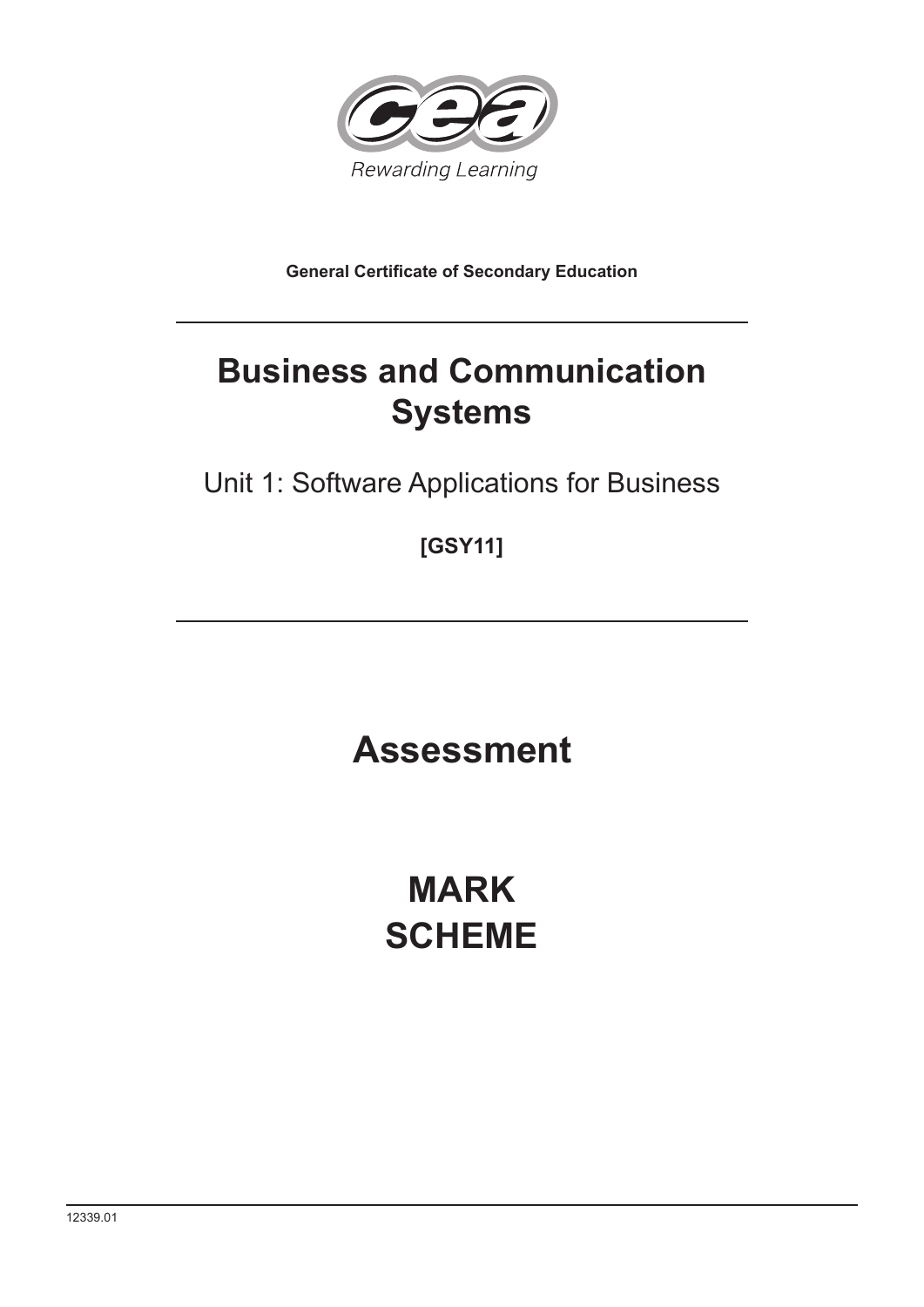### **General Marking Instructions**

#### *Introduction*

Mark schemes are intended to ensure that the GCSE examinations are marked consistently and fairly. The mark schemes provide markers with an indication of the nature and range of candidates' responses likely to be worthy of credit. They also set out the criteria which they should apply in allocating marks to candidates' responses.

#### *Assessment Objectives*

Below are the assessment objectives for Business and Communication Systems

Candidates must:

- **AO1** recall, select, and communicate their knowledge and understanding of concepts, issues and terminology;
- **AO2** apply skills, knowledge and understanding in a variety of contexts and in planning and carrying out investigations and tasks; and
- **AO3** analyse and evaluate products, make reasoned judgements and present appropriate conclusions.

#### *Quality of candidate's responses*

reflecting the level of maturity which may reasonably be expected of a 16-year-old which is the age at which the majority of candidates sit their GCSE examinations.

#### *Flexibility in marking*

Mark schemes are not intended to be totally prescriptive. No mark scheme can cover all the responses which candidates may produce. In the event of unanticipated answers, examiners are expected to use their professional judgement to assess the validity of answers. If an answer is particularly problematic, then examiners should seek the guidance of the Supervising Examiner.

#### *Positive marking*

Examiners are encouraged to be positive in their marking, giving appropriate credit for what candidates know, understand and can do rather than penalising candidates for errors or omissions. Examiners should make use of the whole of the available mark range for any particular question and be prepared to award full marks for a response which is as good as might reasonably be expected of a 16-year-old GCSE candidate.

#### *Awarding zero marks*

Marks should only be awarded for valid responses and no marks should be awarded for an answer which is completely incorrect or inappropriate.

#### *Marking calculations*

In marking answers involving calculations, examiners should apply the 'own figure rule' so that candidates are not penalised more than once for a computational error.

#### *Types of mark schemes*

Mark schemes for tasks or questions which require candidates to respond in extended written form are marked on the basis of levels of response which take account of the quality of written communication.

Other questions which require only short answers are marked on a point for point basis with marks awarded for each valid piece of information provided.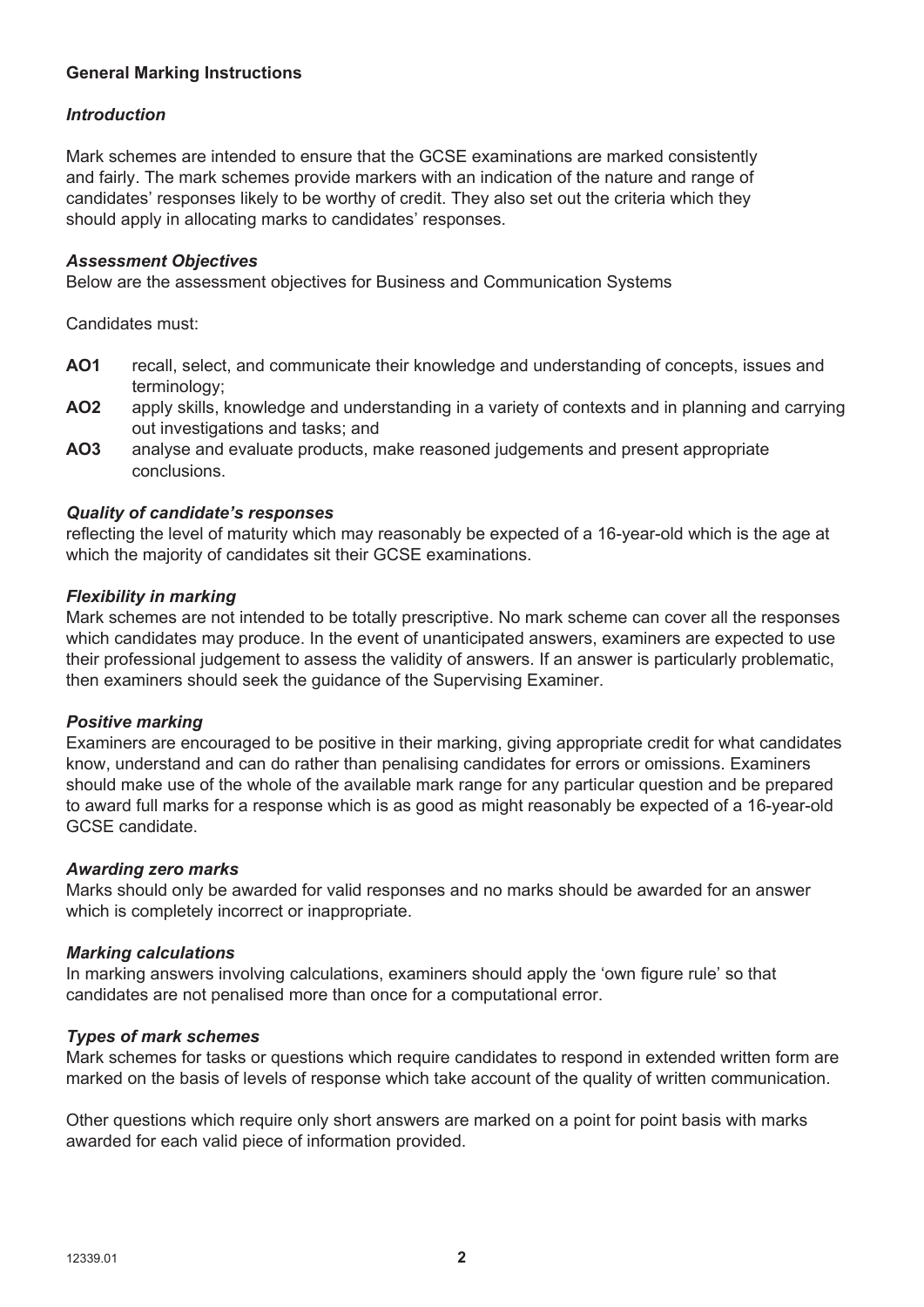#### *Levels of response*

Tasks and questions requiring candidates to respond in extended writing are marked in terms of levels of response. In deciding which level of response to award, examiners should look for the 'best fit' bearing in mind that weakness in one area may be compensated for by strength in another. In deciding which mark within a particular level to award to any response, examiners are expected to use their professional judgement. The following guidance is provided to assist examiners.

- **Threshold performance**: Response which just merits inclusion in the level and should be awarded a mark at or near the bottom of the range.
- **Intermediate performance**: Response which clearly merits inclusion in the level and should be awarded a mark at or near the middle of the range.
- **High performance**: Response which fully satisfies the level description and should be awarded a mark at or near the top of the range.

#### *Quality of written communication*

Quality of written communication is taken into account in assessing candidates' responses to all tasks and questions that require them to respond in extended written form. These tasks and questions are marked on the basis of levels of response. The description for each level of response includes reference to the quality of written communication.

For conciseness, quality of written communication is distinguished within levels of response as follows:

- Level 1: Quality of written communication is limited.
- Level 2: Quality of written communication is satisfactory.
- Level 3: Quality of written communication is good.

In interpreting these level descriptions, examiners should refer to the more detailed guidance provided below:

Level 1 (Limited): Candidate demonstrates a limited level of accuracy in spelling, punctuation and grammar. The meaning of the text is clear some of the time. The candidate demonstrates a limited level of writing, form and style appropriate to the purpose of the question. The organisation of the work is limited.

Level 2 (Satisfactory): Candidate demonstrates a satisfactory level of accuracy in spelling, punctuation and grammar. The meaning of the text is clear most of the time. The candidate demonstrates a satisfactory level of writing, form and style appropriate to the purpose of the question. The organisation of the work is satisfactory.

**Level 3 (High standard):** Candidate demonstrates a good level of accuracy in spelling, punctuation and grammar. The meaning of the text is always clear. The candidate demonstrates a good level of writing, form and style appropriate to the purpose of the question. The organisation of the work is good.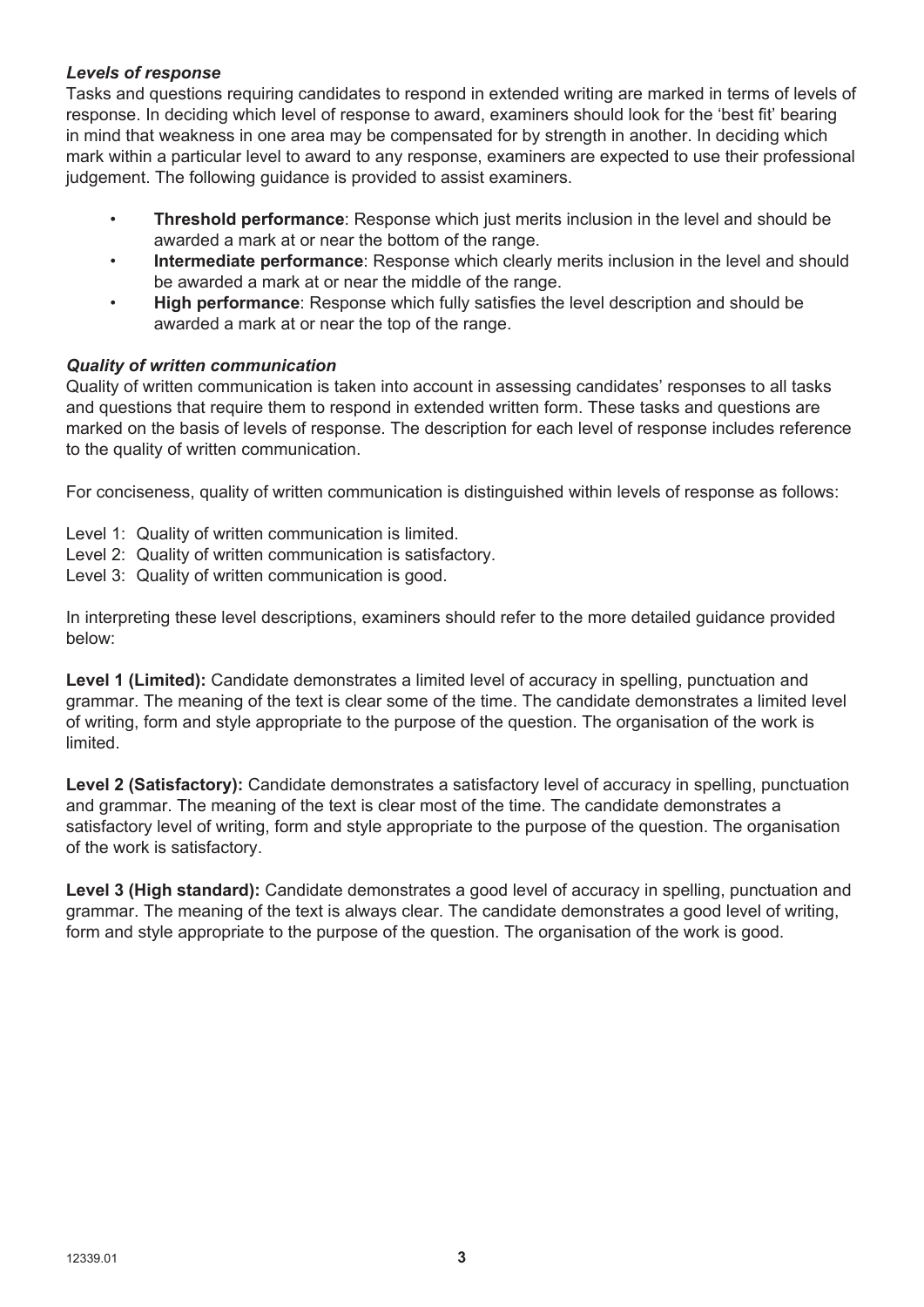#### **Task 1**

**AVAILABLE (a)** Title, Forename, Surname, Address, Town, Postcode, Gender, Date of Birth, Contact Telephone Number and Email Address ([2] if all included [1] if some included)  $(AO2 [2])$  [2] Quality of form **Level 0 ([0])** Answer not worthy of credit. **Level 1 ([1]–[2])** The candidate has demonstrated a satisfactory knowledge of form design. The candidate demonstrates a satisfactory level of accuracy in spelling, punctuation and grammar. The candidate makes satisfactory use of alignment and white space, and the organisation of work is satisfactory. **Level 2 ([3]–[4])** The candidate has demonstrated a good knowledge of form design. The candidate demonstrates a good level of accuracy in spelling, punctuation and grammar. The candidate makes good use of alignment and white space, and the organisation of work is good. Interactive button(s) (e.g. Submit; Reset; Next Page) included and positioned appropriately. Form is fit for purpose.  $(AO3 [4])$  [4] **(b)** Appropriate information about Club Energise, e.g. Telephone Number; Website Address; Club Energise Any other relevant information, e.g. Title of form; Instructions for filling out form A4 printout ([1] for each piece of information Max. [2]) (AO1 [1])  $(AO2 [1])$  [2] **(c)** Effective use of boxes/lines [1] Effective fonts [1] Effective use of tables [1] Effective style [1] Any other effective design feature **and the contract of the set of the set of the set of the set of the set of the set of the set of the set of the set of the set of the set of the set of the set of the set of the set of t** (AO1 [1])  $(AO2 [1])$  [2]

10

**MARKS**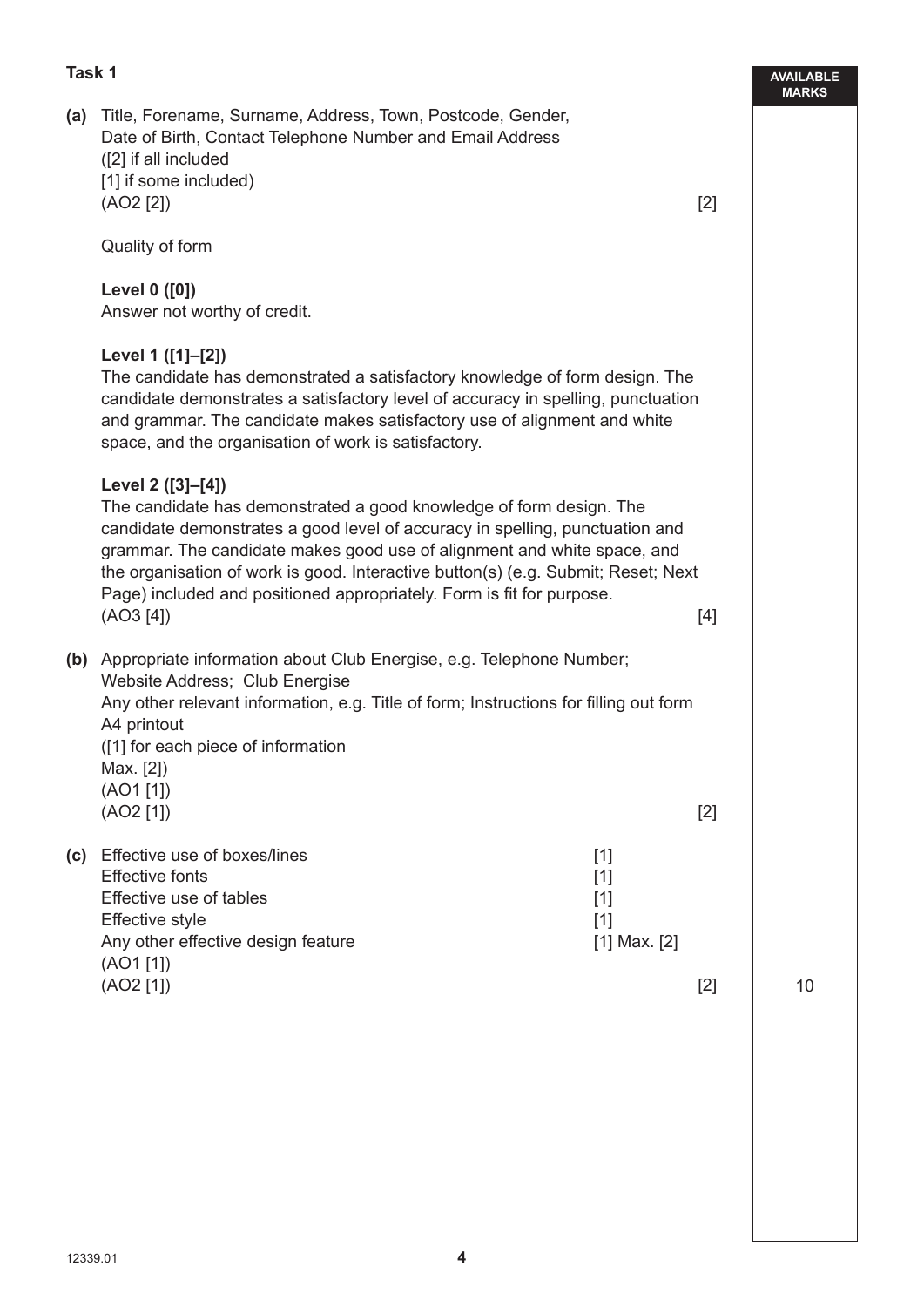|     | <b>Task 2 Part A</b>                                                                                                                                     |                                |       | <b>AVAILABLE</b><br><b>MARKS</b> |
|-----|----------------------------------------------------------------------------------------------------------------------------------------------------------|--------------------------------|-------|----------------------------------|
|     | (a) Correct text in cells A1 - 'Quarter 1 Finances'<br>Correct font size and emboldened<br>Shading<br>(AO2 [3])                                          | $[1]$<br>$[1]$<br>$[1]$        | $[3]$ |                                  |
|     | (b) Correct text in cells A3:A5; A14, D6 and B2:E2<br>(Some cells correct [1])<br>(AO2 [2])                                                              |                                | $[2]$ |                                  |
|     | (c) Correct numbers in cells B3:B5; C3:C5 and D3:D5<br>(Some cells correct [1])<br>(AO2 [2])                                                             |                                | $[2]$ |                                  |
|     | (d) Cells B3:E5 and E6 correctly formatted – sterling, 2 decimal places<br>(Some cells correctly formatted [1])<br>(AO2 [2])                             |                                | $[2]$ |                                  |
|     | (e) Correct formula in E3, e.g. = SUM(B3:D3); = B3+C3+D3<br>(AO1 [1])<br>(AO2 [1])                                                                       |                                | $[2]$ |                                  |
| (f) | All replication correct<br>(Some replication [1])<br>(AO2 [2])                                                                                           |                                | $[2]$ |                                  |
|     | (g) Correct formula in E6, e.g. = SUM(E3:E5); = $E3+E4+E5$<br>(AO1 [1])<br>(AO2 [1])                                                                     |                                | $[2]$ |                                  |
|     | (h) Correct formula in B14, e.g. =IF(E6>E12,"YES","NO")<br>(Use of IF statement<br>Correct condition - E6>E12<br>"YES"<br>"NO"<br>(AO1 [3])<br>(AO2 [1]) | $[1]$<br>$[1]$<br>$[1]$<br>[1] | $[4]$ |                                  |
| (i) | Correct text in footer - 'Club Energise Task 2'<br>(AO2 [1])                                                                                             |                                | $[1]$ |                                  |
| (j) | Data printout landscape and one A4 page<br>Row and column headings and gridlines<br>All data visible<br>(AO2 [3])                                        | $[1]$<br>$[1]$<br>$[1]$        | $[3]$ |                                  |
|     | (k) Formula printout on one A4 page<br>(AO2 [1])                                                                                                         |                                | $[1]$ | 24                               |
|     |                                                                                                                                                          |                                |       |                                  |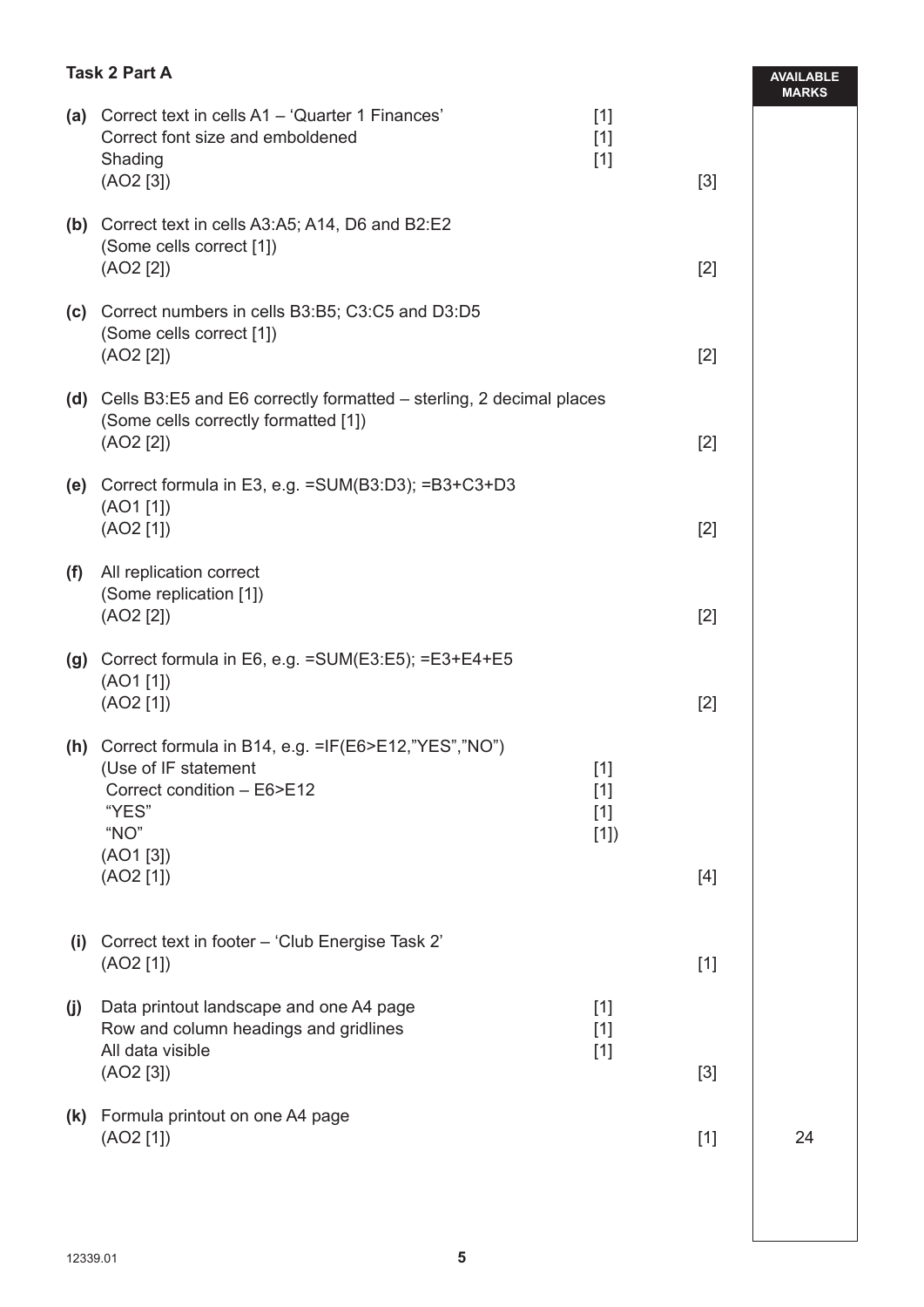# **Task 2 Part B**

| Pie chart produced                                                |     |
|-------------------------------------------------------------------|-----|
| Correct title – 'Quarter 1 Expenses'                              | [1] |
| Data values shown on each slice                                   | [1] |
| Logo included                                                     | [1] |
| Correct slices for wages, rent, electricity and cleaning produced | [2] |
| ([1] if some slices correct)                                      |     |
| Chart A4 size                                                     | [1] |
| (AO2 [6])                                                         |     |
|                                                                   |     |

**AVAILABLE MARKS**

7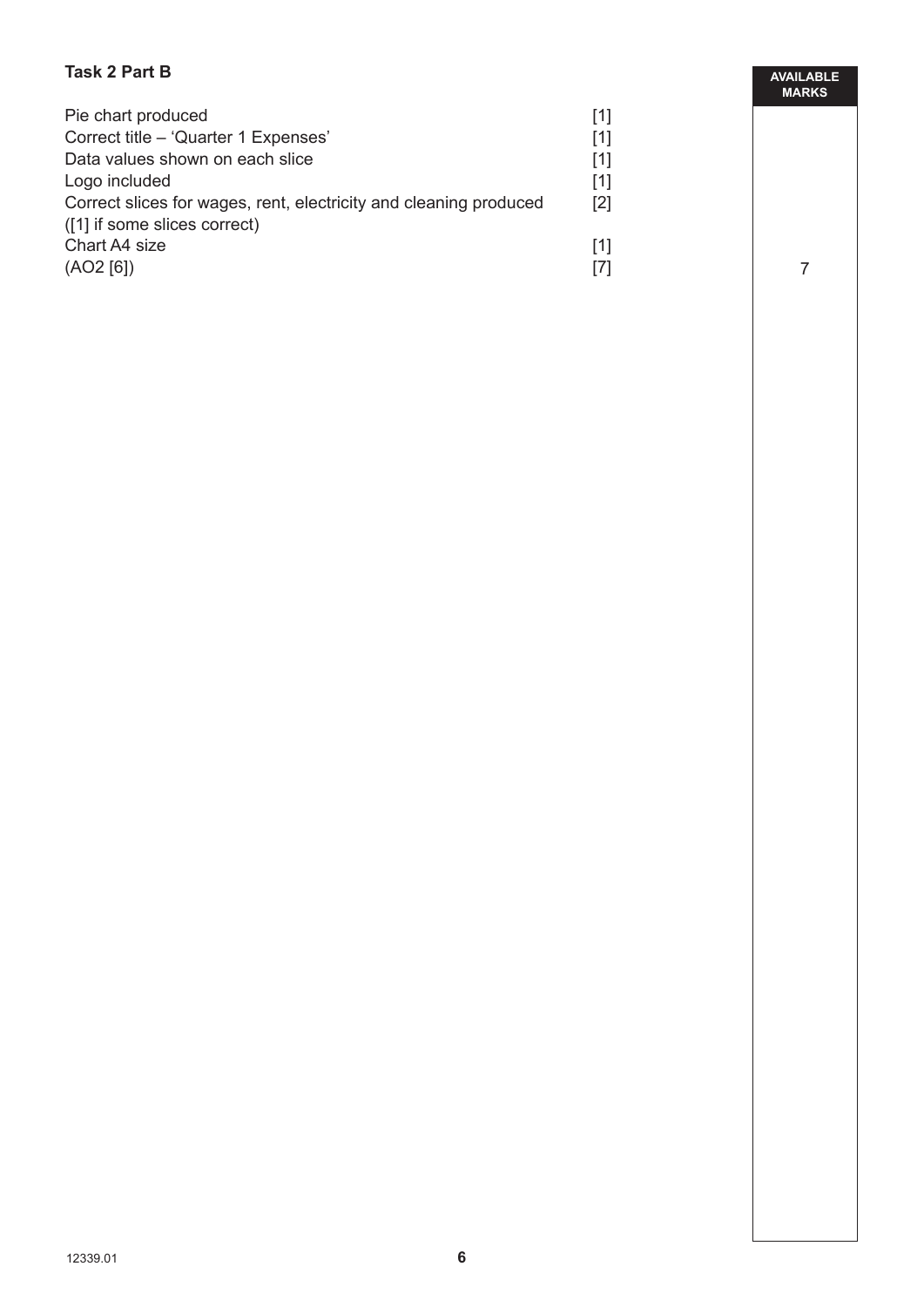# **Task 2 Part C**

| (a) | Three Paragraphs                                       | $[1]$            |      |
|-----|--------------------------------------------------------|------------------|------|
|     | Relevant information for each paragraph $[3 \times 1]$ | $[3]$            |      |
|     | Knowledge of letter design, e.g.                       |                  |      |
|     | Salutation                                             | $[1]$            |      |
|     | Closure                                                | $[1]$            |      |
|     | Appropriate font                                       | [1]              |      |
|     | Appropriate style                                      | [1]              |      |
|     | Any other suitable feature                             | $[1]$ Max. $[3]$ |      |
|     | Enclosure line                                         | $[1]$            |      |
|     | Title field inserted                                   | $[1]$            |      |
|     | Surname field inserted                                 | $[1]$            |      |
|     | Address field inserted                                 | $[1]$            |      |
|     | Town field inserted                                    | $[1]$            |      |
|     | Postcode field inserted                                | $[1]$            | [13] |
|     | (AO1 [13])                                             |                  |      |

Quality of letter

#### **Level 0 ([0])**

Answer not worthy of credit.

#### **Level 1 ([1]–[2])**

The candidate has demonstrated limited knowledge of standard letter layout. The candidate demonstrates a limited level of accuracy in spelling, punctuation and grammar. The meaning of the text is clear some of the time. The candidate displays a limited level of writing, form and style appropriate to the purpose of the question. The organisation of the work is limited.

### **Level 2 ([3]–[4])**

The candidate has demonstrated satisfactory knowledge of standard letter layout. The candidate demonstrates a satisfactory level of accuracy in spelling, punctuation and grammar. The meaning of the text is clear most of the time. The candidate displays a satisfactory level of writing, form and style appropriate to the purpose of the question. The organisation of the work is satisfactory.

#### **Level 3 ([4]–[6])**

The candidate has demonstrated good knowledge of standard letter layout. The letter must have correct use of salutation and complimentary close and a date included. The candidate demonstrates a good level of accuracy in spelling, punctuation and grammar. The meaning of the text is clear some of the time. The candidate displays a good level of writing, form and style appropriate to the purpose of the question. The organisation of the work is good.  $(AO3 [6])$  [6]

Standard letter printed **in the standard letter printed in the standard letter printed in the standard in the standard in the standard in the standard in the standard in the standard in the standard in the standard in** (AO2 [1])

**AVAILABLE MARKS**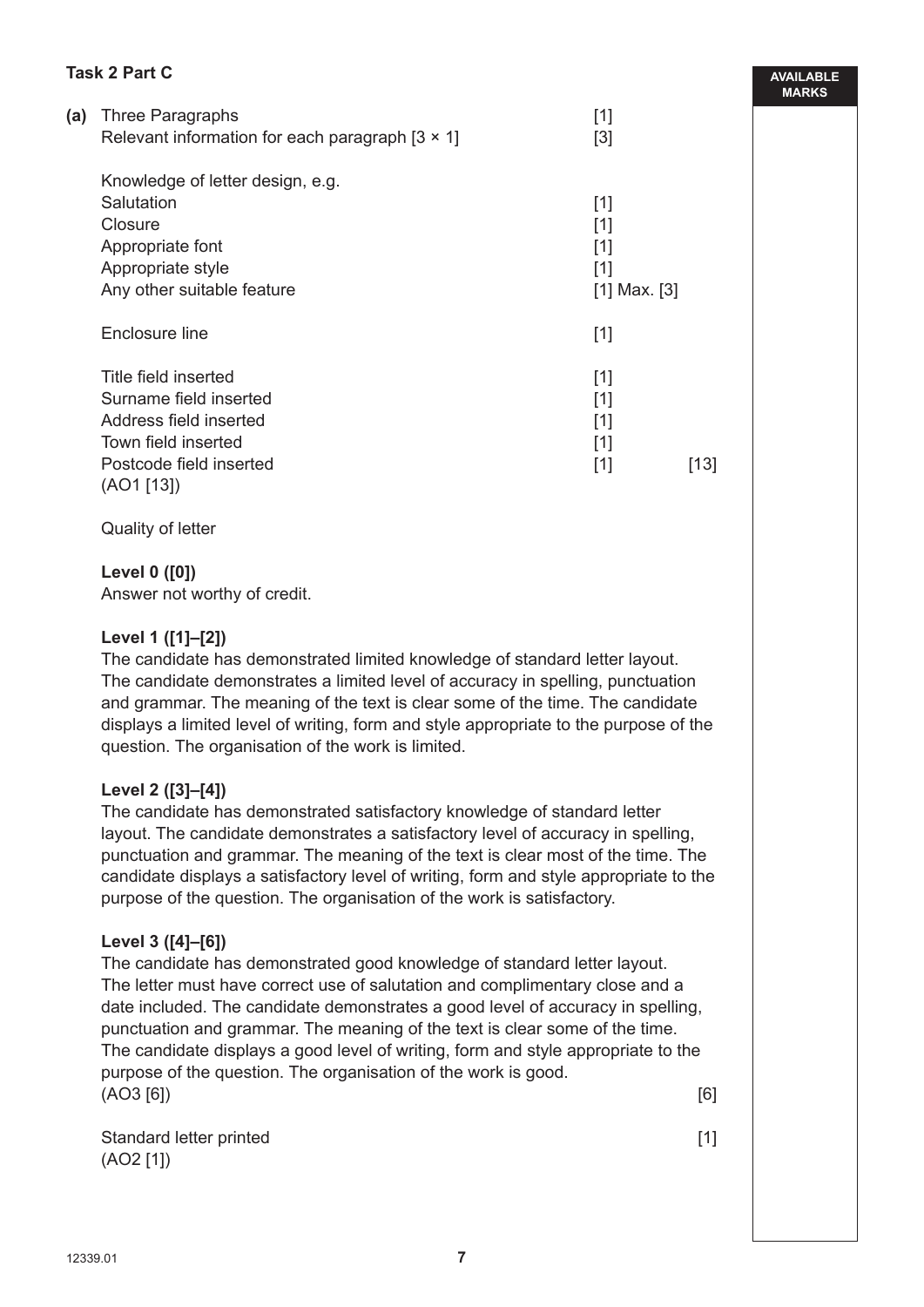**(b)** Three letters printed: Mr Black; Mr Breen; Mrs Smyth only ([1] if any missing or [1] if additional member(s))  $(AO2 [2])$  [2]

22

**AVAILABLE MARKS**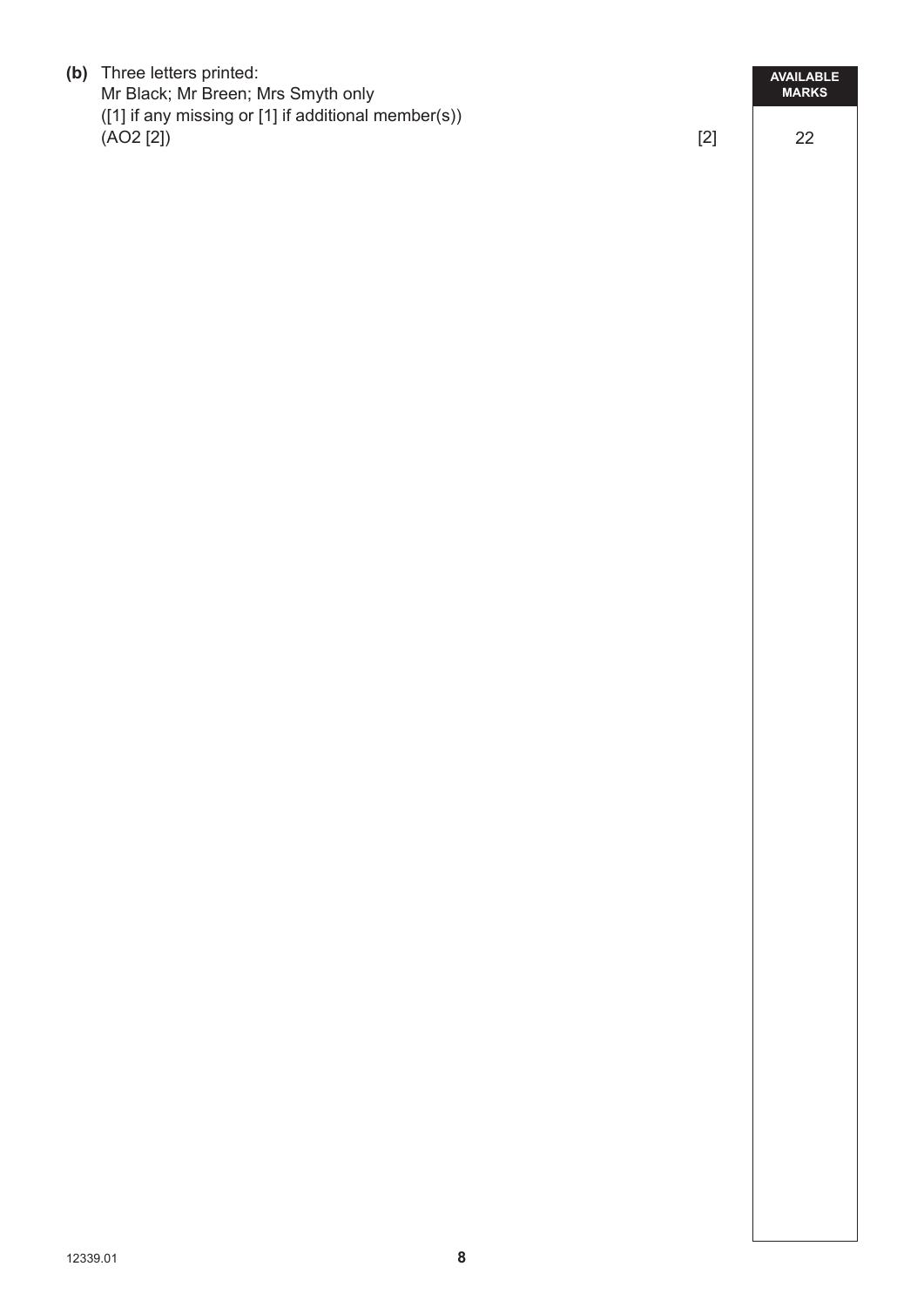# **Task 3 AVAILABLE MARKS (a)** Database structure amended – 'Grade' changed to 'Level'  $(AO2 [1])$  [1] **(b)** New class added – CE150, Aqua Aerobics, Pool, Saturday [1] Correct spelling [1]  $(AO2 [2])$  [2] **(c)** Correct class deleted – CE510, Wednesday, free Weights  $(AO2 [1])$  [1] **(d)** Change made correctly – CE500 Start Time changed to 19:00  $(AO2 [1])$  [1] **(e)** Correct relationship report printed [2] (Any relationship [1]) Candidate and centre number included [1] Relationships for Club Energise Database **Relationships for Club Energise Database Final** 22 May 2019 **INSTRUCTOR CLASS** Instructor ID Class ID Forename Description Status Location Day Start Time Finish Time Level œ Instructor ID Centre Number 71XXX Candidate Number 2XXX (AO1 [1])  $(AO2 [2])$  [3] **(f)** Saturday Classes: Both Aqua Aerobics, Beginner and Zumba, Beginner and no others Description ÷ Level ۴ Aqua Aerobics Beginner Zumba Beginner (AO2 [3]) [2]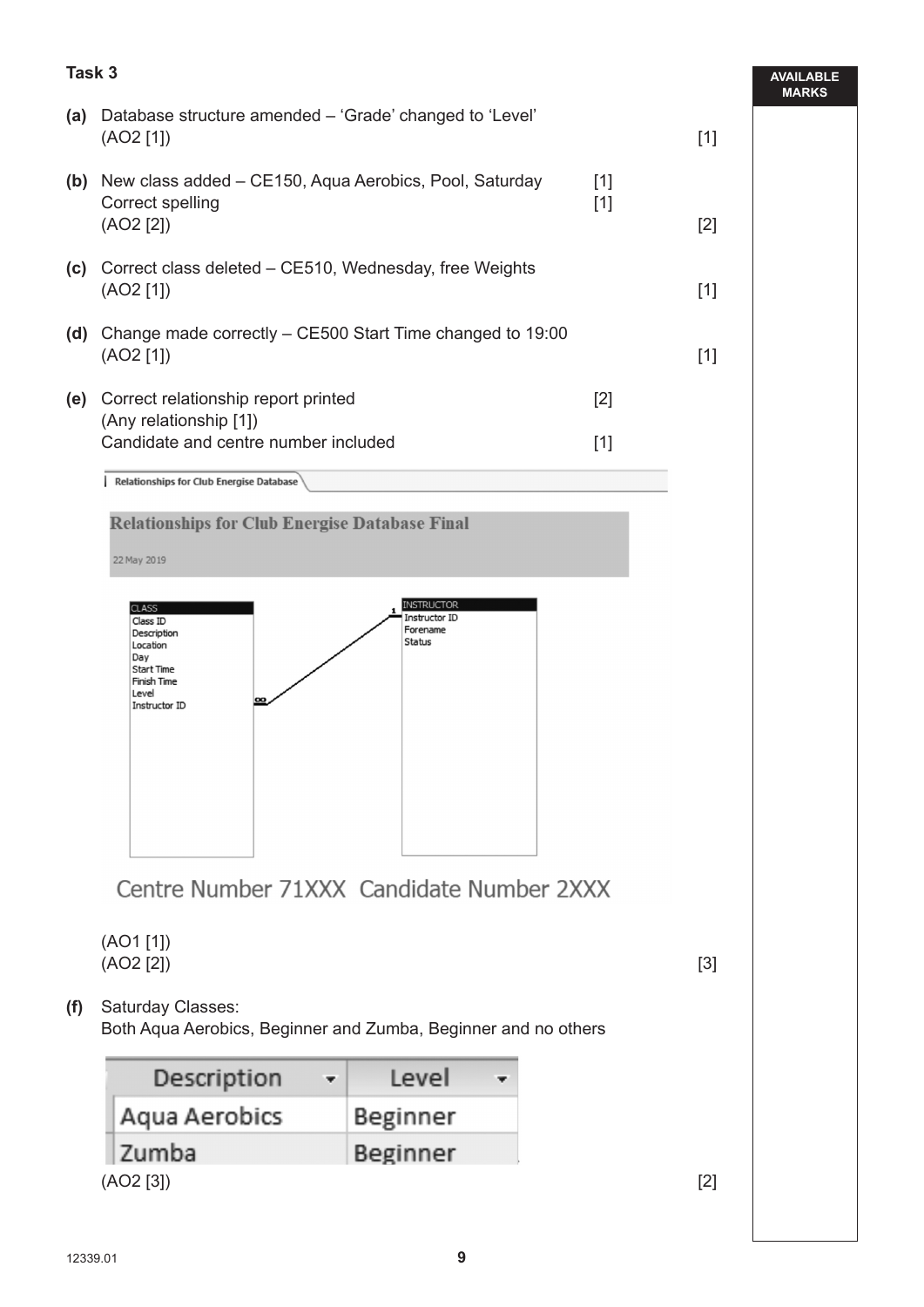Both Studio, Tuesday and Studio, Saturday and no others

| Location | $\mathbf{v}$ . | Day      | $\cdot$ Start Time $\cdot$ Finish Time $\cdot$ |       |
|----------|----------------|----------|------------------------------------------------|-------|
| Studio   |                | Tuesday  | 18:00                                          | 18:45 |
| Studio   |                | Saturday | 10:00                                          | 10:45 |

 $(AO2 [3])$  [3]

**(h)** Sally's Classes

All of: Swimming Lessons, Wednesday; Aqua Aerobics Monday; Aqua Aerobics, Saturday and Boxercise, Thursday and no others

|                                                                                                                                                                                                                                                                                                             | Description<br>÷                              | Location<br>٠ | Day<br>٠  | Start Time +                                                |  |
|-------------------------------------------------------------------------------------------------------------------------------------------------------------------------------------------------------------------------------------------------------------------------------------------------------------|-----------------------------------------------|---------------|-----------|-------------------------------------------------------------|--|
|                                                                                                                                                                                                                                                                                                             | Aqua Aerobics                                 | Pool          | Saturday  | 10:00                                                       |  |
|                                                                                                                                                                                                                                                                                                             | Aqua Aerobics                                 | Pool          | Monday    | 19:00                                                       |  |
|                                                                                                                                                                                                                                                                                                             | Boxercise                                     | Studio        | Thursday  | 19:00                                                       |  |
|                                                                                                                                                                                                                                                                                                             | <b>Swimming Lessons</b>                       | Pool          | Wednesday | 19:00                                                       |  |
|                                                                                                                                                                                                                                                                                                             | (AO2 [4])                                     |               |           |                                                             |  |
| CLASS details included: Class ID; Location; Description;<br>Start Time; Finish Time and Level only<br>Correct title - 'List of Classes'<br>Logo appropriately positioned<br>Grouped by Location<br>Sorted in Description ascending<br>Centre number and candidate number in report footer<br>Landscape mode |                                               |               |           | $[1]$<br>$[1]$<br>$[1]$<br>$[1]$<br>$[1]$<br>$[1]$<br>$[1]$ |  |
|                                                                                                                                                                                                                                                                                                             | Professional appearance                       |               |           | $[2]$                                                       |  |
|                                                                                                                                                                                                                                                                                                             | Level 0 ([0])<br>Answer not worthy of credit. |               |           |                                                             |  |
| Level 1 ([1])<br>The candidate has demonstrated limited knowledge of database report layout.<br>The organisation of the work is limited.                                                                                                                                                                    |                                               |               |           |                                                             |  |
|                                                                                                                                                                                                                                                                                                             |                                               |               |           |                                                             |  |

**AVAILABLE MARKS**

26